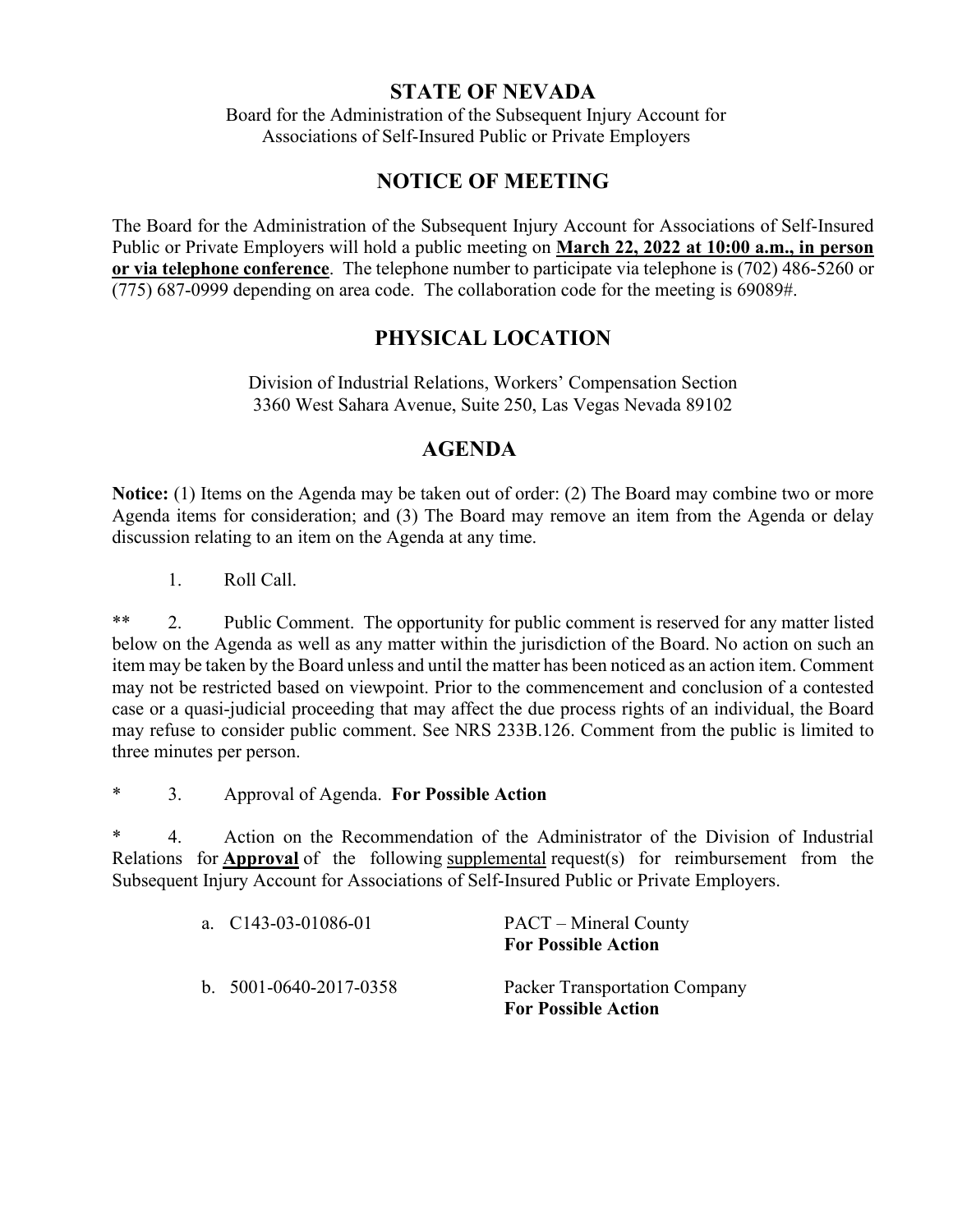5. Action on the Recommendation of the Administrator of the Division of Industrial Relations for **Denial** of a claim for the following request(s) for reimbursement from the Account for Associations of Self-Insured Public or Private Employers.

| <b>a.</b> $5012 - 1691 - 2018 - 0128$ | K & H Consulting Inc./Majestic Marble $\&$ |
|---------------------------------------|--------------------------------------------|
|                                       | Tile                                       |
|                                       | <b>For Possible Action</b>                 |

\* 6. The following request(s) for reimbursement, which the Board will hear *de novo*, is a contested case **which will be adjudicated pursuant to the Nevada Administrative Procedures Act, NRS 233B.010,** *et seq*.:

| <b>For Possible Action</b>     |
|--------------------------------|
| Combs Brothers LLC.            |
| a. $5001 - 1211 - 2019 - 0855$ |

- \* 7. Additional Items:
- \*\* a . General matters of concern to Board members regarding matters not appearing on the agenda.
- b. Old and new business.
- \* c. Schedule of next meeting: Action to schedule meeting dates for calendar year 2022.

#### **For Possible Action**

 \*\* 8. Public Comment. The opportunity for public comment is reserved for any matter within the jurisdiction of the Board. No action on such an item can be taken by the Board unless and until the matter has been agendized as an action item. Comment from the public is limited to three minutes per person.

\* 9. Adjournment. **For Possible Action** 

Single-asterisked items are matters upon which the Board may take possible action.

Double-asterisked items are matters upon which the Board may take no action until the matter itself has been specifically included on an agenda as an item upon which action may be taken.

Any person with a disability as defined by the Americans with Disabilities Act who requires special assistance to participate in the meeting may contact, at least two days prior to the meeting, Barbara Foster at the Division of Industrial Relations, 3360 West Sahara Avenue, Suite 250, Las Vegas, Nevada 89102, or by calling (702) 486-9019 to arrange for reasonable accommodations.